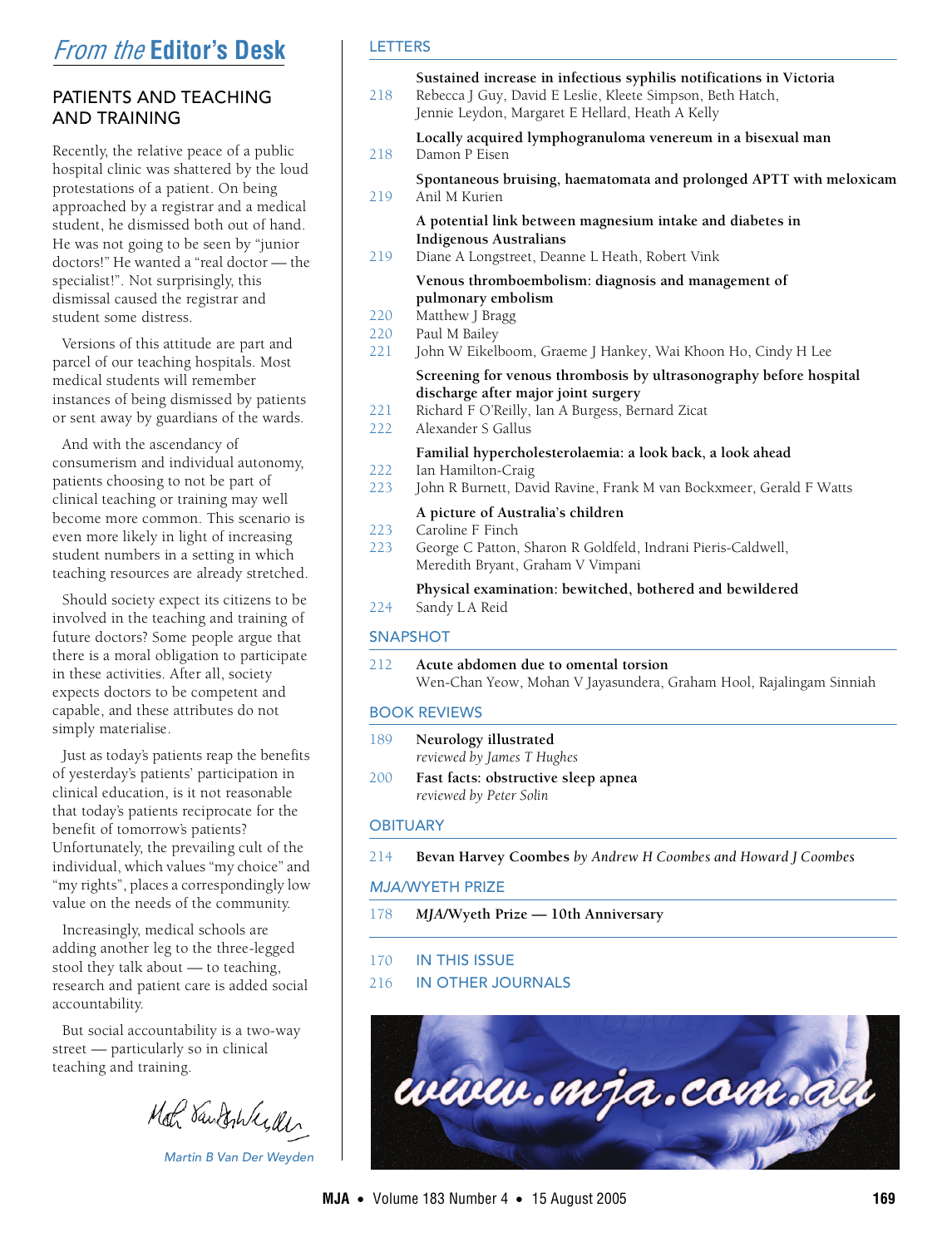# <span id="page-1-1"></span><span id="page-1-0"></span>Sustained increase in infectious syphilis notifications in Victoria

#### Jennie Leydon,¶ Margaret E Hellard,\*\*<br>Jennie Leydon,¶ Margaret E Hellard,\*\* Rebecca J Guy,\* David E Leslie,† Kleete Simpson,<sup>‡</sup> Beth Hatch<sup>§</sup> Heath A Kelly††

1 I<del>C</del>atri A REHy<br>\* Epidemiologist, \*\* Head, Centre for Epidemiology 224 [and Populat](#page-7-1)ion Health Research, Macfarlane Burnet and Fepalation Freath Research, Machanane Barnet<br>Institute for Medical Research and Public Health, 2005 www.mja.com.au GPO Box 2284, Melbourne, VIC 3001; † Microbiologist, 1 Senior Serologist, †† Head, Victorian Infectious Diseases Reference Laboratory, Melbourne, VIC; ‡ Surveillance Manager, § Partner Notification Officer, Blood Borne Viruses and Sexually Transmissible Infections Program, Department of Human Services, Melbourne, VIC.

Rebecca.Guy@burnet.edu.au

**TO THE EDITOR:** In Victoria, notifications of infectious syphilis infection (primary, secondary and early latent [< 2 years' duration]), reported by the Department of Human Services, have increased more than fivefold in the past decade, from 16 in 1995 to 85 in 2004 ([Box](#page-1-2)). An increase in notifica-tions has also been observed in Sydney.<sup>[1](#page-1-3)</sup> Whereas previously in Victoria, very few infectious syphilis notifications were reported among men who have sex with men (1 of 16 cases in 1995), in 2004, 63 of a total of 85 cases (74%) were in this group (68% of these were acquired in Victoria).

The Victorian Infectious Diseases Reference Laboratory (VIDRL) conducts testing for sexually transmitted infections (STI) and HIV for three Melbourne sexual health clinics with a high proportion of patients who are men who have sex with men. In 2004, 62 male patients tested positive for infectious syphilis, and 40% of these were HIV-

<span id="page-1-2"></span>

Data from the Notifiable Infectious Diseases Surveillance System Database, Communicable Diseases Section, Victorian Department of Human **Services** 

positive. This is similar to the situation in Sydney, where in 2003, 54% of infectious syphilis cases were reported among HIVpositive men who have sex with men.

Syphilis outbreaks among men who have sex with men have been reported elsewhere in recent years. There was an outbreak of syphilis in this group in Greater Manchester; between 1999 and 2002, and 37% of cases were in HIV-positive men.<sup>2</sup> In this population, syphilis infection was associated with unprotected oral sex with high numbers of partners, seeking sexual partners at venues (darkrooms, cruising areas and saunas) and use of drugs (GHB [gamma hydroxybu-tyrate] and poppers [amyl nitrate]).<sup>[3](#page-1-5)</sup> A San Fransisco study in 2000, performed in response to a syphilis outbreak among men who have sex with men, reported that meeting sexual partners through use of the Internet was a factor significantly associated with syphilis infection.<sup>[4](#page-1-6)</sup>

It is likely that some or all of the factors reported in these outbreaks overseas are contributing to the sustained increased in infectious syphilis notifications in Victoria, but it is important to have local data to ensure interventions are targeted appropriately and cost effectively. In Victoria, responses to the increase in syphilis notifications have already included an alert to general practitioners to encourage men who have sex with men to have syphilis testing and individual counselling, and syphilis testing of men who have sex with men at a popular sex-on-premises venue over a 4 week period. Depending on further studies in this population in Victoria, other responses could include enhancing outreach at Internet chat rooms, intensive counselling of HIV-positive men who have sex with men, and education interventions such as peer-led community-based strategies for countering unsafe sex and substance-use behaviours. Finally, it is vital that interventions are multidisciplinary, collaborative and evidence-based.

#### Competing interests: None identified.

- <span id="page-1-3"></span>1 Jin F, Prestage GP, Kippax SC, et al. Epidemic syphilis among homosexually active men in Sydney. Med J Aust 2005; 183: 179-183.
- <span id="page-1-4"></span>2 Ashton M, Sopwith W, Clark P, et al. An outbreak no longer: factors contributing to the return of syphilis in Greater Manchester. Sex Transm Infect 2003; 79: 291-293.
- <span id="page-1-5"></span>3 Bellis MA, Cook P, Clark P, et al. Re-emerging syphilis in gay men: a case-control study of behavioural risk factors and HIV status. J Epidemiol Community Health 2002; 56: 235-236.
- <span id="page-1-6"></span>4 Klausner JD, Wolf W, Fischer-Ponce L, et al. Tracing a syphilis outbreak through cyberspace. JAMA 2000; 284: 447-449. ❏

## Locally acquired lymphogranuloma venereum in a bisexual man

### Damon P Eisen

Infectious Diseases Physician, Victorian Infectious Diseases Unit, Royal Melbourne Hospital, Grattan Street, Parkville, VIC 3050. damon.eisen@mh.org.au

**TO THE EDITOR:** Lymphogranuloma venereum (LGV) is an uncommon sexually transmitted infection caused by *Chlamydia trachomatis* serovars L1–3. LGV is not endemic in Australia, and rare Australian cases of LGV have been seen in patients who have either acquired the infection while travelling overseas in an endemic area, or have had local contact with an imported case. Currently, there is an outbreak of LGV in western Europe (in particular, The Neth-erlands) and the United States.<sup>[1-](#page-2-1)[4](#page-2-2)</sup> A case of LGV in an Australian man with no history of overseas travel was managed recently.

A 42-year-old bisexual man with previously treated early syphilis and hepatitis C infection presented to a Melbourne hospital in August 2004 complaining of 3 months of tender right inguinal lymphadenopathy. An excisional biopsy showed the formation of necrotising granuloma indicative of LGV. He had no history of penile ulceration, urethritis or proctitis. The surgical wound healed normally. The patient gave a history of attending sex-on-venue premises ("gay saunas") and "beats". He reported having oral sex with men, and recently having noninsertive sex involving masturbation with an unknown casual male contact who was apparently an overseas visitor. The patient had a female sexual partner with whom he had irregular, unprotected vaginal intercourse.

The diagnosis of LGV was confirmed by polymerase chain reaction (PCR), which detected *C. trachomatis*, identified as serovar L2 by nucleotide sequencing, from the excised lymph gland. IgG and IgA antibodies to *C. trachomatis* were demonstrated by enzyme-immunoassay. Tests for other active sexually transmitted infections were negative. The patient was treated with doxycycline (100 mg twice daily for 3 weeks). His asymptomatic female partner was also treated.

LGV is endemic in developing countries in our region, but occurs only sporadically in industrialised countries. The first stage of disease consists of a papule or ulcer that may occur on the penis, urethra or cervix. Proctocolitis may also be present, mimick-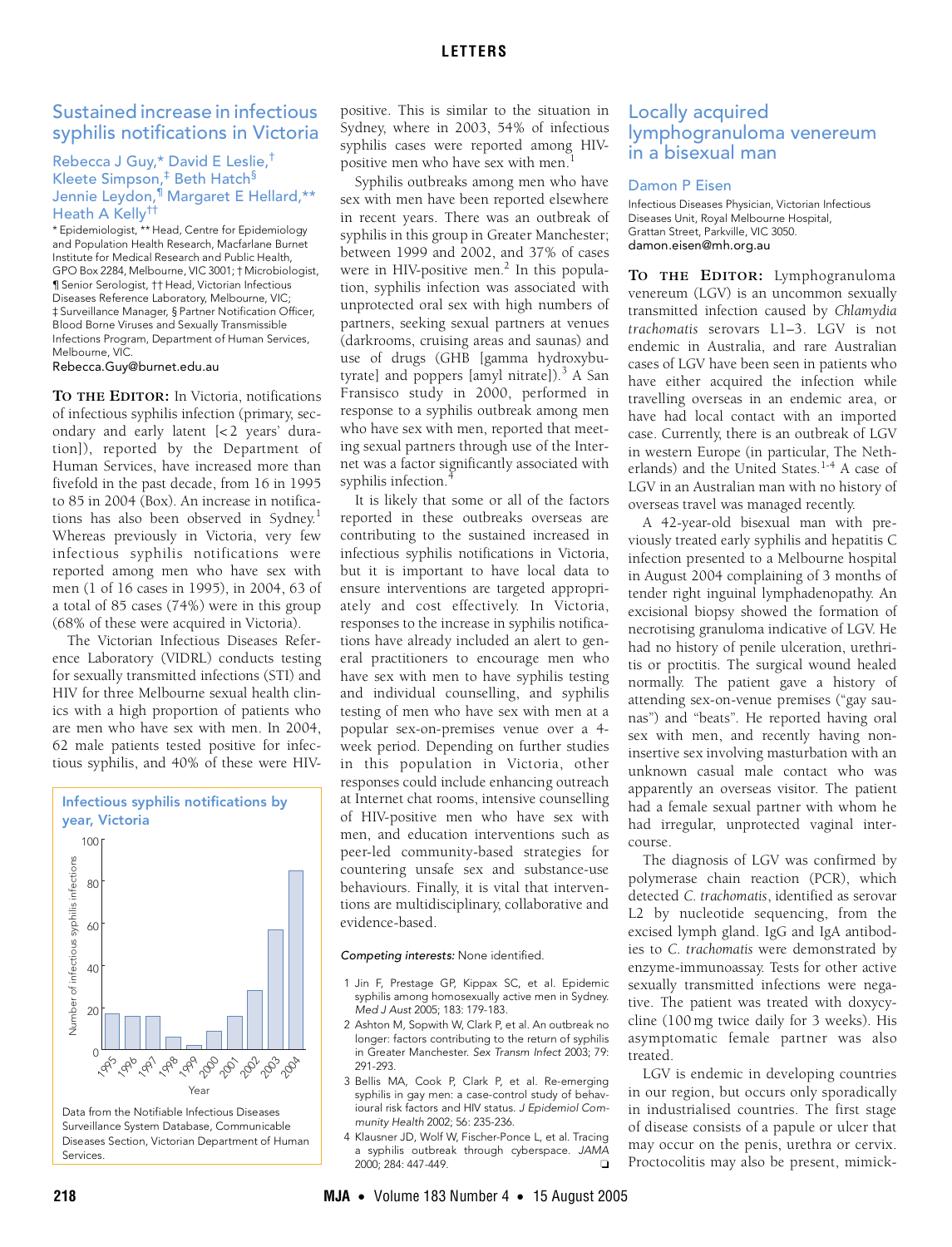<span id="page-2-0"></span>**Histological section of the lymph node showing the thickened node capsule and necrotising granuloma**



Image courtesy of Dr Malcolm Buchanan, Department of Anatomical Pathology, Royal Melbourne Hospital.

ing inflammatory bowel disease. Regional lymphadenopathy develops in the secondary stage of disease when there may be systemic symptoms. Fistula formation at these sites can be prevented by early recognition and treatment. Late, severe genital ulceration is rarely seen.

Confirmation of a diagnosis of LGV requires showing *C. trachomatis* serovars L1–3 by serological tests or PCR on genitourinary specimens. Lymph node resection is not favoured because of the possibility of sinus formation. Prolonged treatment with doxycycline or roxithromycin for 3 weeks is required for affected patients. Asymptomatic contacts are treated with doxycycline for 1 week or a single dose of azithromycin.

This case of locally acquired LGV highlights the features of this progressive disease that may now be recognised more frequently in Australian men who have sex with European or North American men.

Competing interests: Damon Eisen receives support from the Clinical Centre for Research Excellence in Infectious Diseases, Victorian Infectious Diseases Service, Royal Melbourne Hospital.

- <span id="page-2-1"></span>1 Nieuwenhuis RF, Ossewaarde JM, Gotz HM, et al. Resurgence of lymphogranuloma venereum in Western Europe: an outbreak of Chlamydia trachomatis serovar l2 proctitis in The Netherlands among men who have sex with men. Clin Infect Dis 2004; 39: 996-1003.
- 2 Lymphogranuloma venereum among men who have sex with men — Netherlands, 2003–2004. MMWR Morb Mortal Wkly Rep 2004; 53: 985-988.
- 3 ProMED-mail. Lymphogranuloma venereum USA (New York City). ProMED-mail 2005; 3 Feb. (Archive no.: 20050203.0369). Available at: http:// www.promedmail.org (accessed Feb 2005).
- <span id="page-2-2"></span>4 ProMED-mail. Lymphogranuloma venereum — UK (England). ProMED-mail 2005; 7 Feb. (Archive no.: 20050207.0416). Available at: http://www.promedmail.org (accessed Feb 2005). ❏

## Spontaneous bruising, haematomata and prolonged APTT with meloxicam

#### Anil M Kurien

General Practitioner, PO Box 717, Gladesville, NSW 2111. akurien@bigpond.net.au

**TO THE EDITOR:** A 47-year-old woman presented with a 1-week history of spontaneous prominent and painful bruising and haematomata, 5–6 weeks after commencing meloxicam 15 mg daily for osteoarthritis and plantar fasciitis. The bruises varied in size from  $2 \text{ cm} \times 2 \text{ cm}$  to  $3 \text{ cm} \times 4 \text{ cm}$ . She had a past history of acne rosacea, for which she was taking clonidine 100 μg daily, and reflux oesophagitis, for which she was taking pantoprazole 40 mg daily.

Meloxicam, being the only new drug taken by the patient, was suspected as the causative agent and was therefore discontinued. Activated partial thromboplastin time (APTT) at presentation was 58 s (reference range, 22s–38 s). A week after stopping meloxicam, it had fallen to 37 s. All other haematological parameters, including platelet count and international normalised ratio, were normal, as were renal and liver function. New bruises and haematomata stopped appearing 2 days after the patient stopped taking meloxicam. She continued taking clonidine and pantoprazole.

Meloxicam is a selective nonsteroidal antiinflammatory drug (NSAID) (a cyclo-oxygenase 2 [COX-2] inhibitor). It was chosen for this patient in view of her reflux oesophagitis and because she had already been unresponsive clinically to one of the other COX-2 inhibitors. Unlike non-selective NSAIDs, meloxicam has been shown to have negligible effect on platelet function as measured by bleeding time.<sup>[1](#page-2-3)-3</sup> Rinder et al<sup>4</sup> reported no prolongation of APTT or prothrombin time after 8 days of regular administration of meloxicam at 7.5 mg, 15 mg or 30 mg.

In spite of these contrary findings, I believe the prolongation of APTT and spontaneous bruising and haematomata in this patient were directly attributable to meloxicam, as the bruises disappeared 2–3 days after stopping the drug (with no other changes in the patient's existing medication) and a repeat APTT a week after cessation of the drug was normal.

<span id="page-2-3"></span>1 Knijff-Dutmer EAJ, Kalsbeek-Batenburg EM, Koerts J, van de Laar MA. Platelet function is inhibited by non-selective non-steroidal anti-inflammatory drugs but not by cyclo-oxygenase-2-selective inhibitors in patients with rheumatoid arthritis. Rheumatology (Oxford) 2002; 41: 458-461.

- 2 Van Hecken, Schwartz JI, Depre M, et al. Comparative inhibitory activity of rofecoxib, meloxicam, diclofenac, ibuprofen and naproxen on COX-2 versus COX-1 in healthy volunteers. J Clin Pharmacol 2000; 40: 1109-1120.
- <span id="page-2-4"></span>3 Stichtenoth DO, Wagner B, Frolich JC. Effects of meloxicam and indomethacin on cyclooxygenase pathways in healthy volunteers. J Investig Med 1997; 45: 44-49.
- <span id="page-2-5"></span>4 Rinder HM, Tracey JB, Souhrada M, et al. Effects of meloxicam on platelet function in healthy adults: a randomized, double-blind, placebo-controlled trial. J Clin Pharmacol 2002; 42: 881-886. ❏

# A potential link between magnesium intake and diabetes in Indigenous **Australians**

### Diane A Longstreet,\* Deanne L Heath,† Robert Vink‡

\* Dietitian, † Research Scientist, Townsville Aboriginal and Islander Health Services, 57–59 Gorden Street, Garbutt, QLD 4814; ‡ Head, Department of Pathology, University of Adelaide, SA. dlongstreet@taihs.net.au

**TO THE EDITOR:** Diabetes in Indigenous Australians occurs at a younger age and at almost four times the rate in non-Indigenous Australians. The age-adjusted prevalence of diabetes among Indigenous people is 16% in remote areas and 9% in nonremote areas, with the actual prevalence estimated to be between 20% and 25%, and possibly higher than 30% in some remote areas.<sup>1</sup> The cause for this disparity in diabetes incidence is multifactorial, and recent evidence suggests that nutrition — particularly magnesium intake — may play a role.

Although central obesity remains a major risk factor, magnesium deficit has been posited to be an underlying common mechanism for the insulin resistance found in type 2 diabetes, as well as in metabolic syndrome, hypertension, and impaired glucose tolerance.<sup>2</sup> The clinical correlations between low magnesium and diabetes have been well documented,<sup>3</sup> with serum magnesium deficits being reported in 25%–39% of diabetic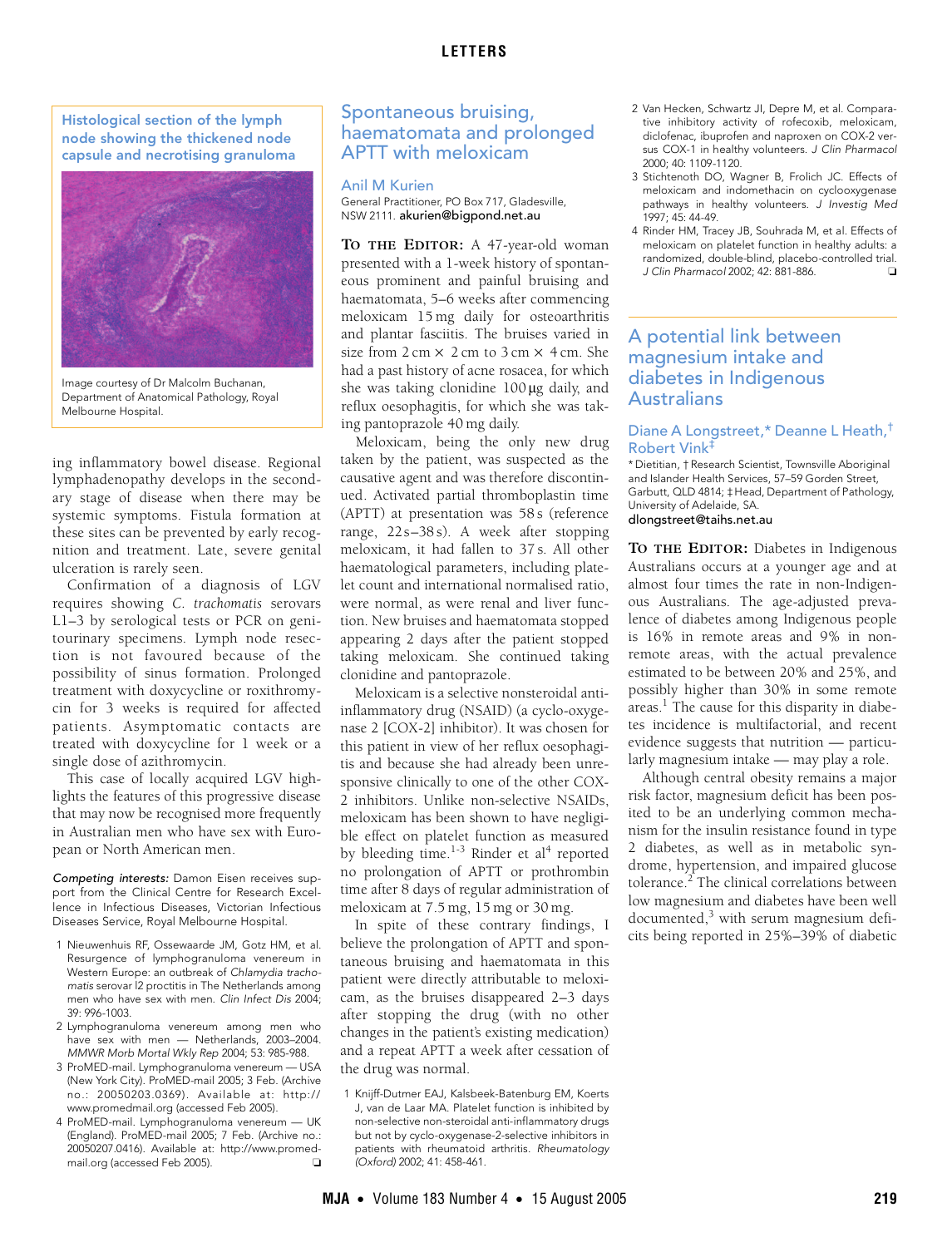<span id="page-3-0"></span>outpatients in the United States and Switzerland, and up to 73% of diabetic outpatients in Mexico.

With magnesium deficits being observed in diabetes, studies examining the effects of magnesium-rich foods on diabetes risk become relevant. The Nurses' Health Study and the Health Professionals' Follow-up Study, which included 85 060 women (18 years follow-up) and 42 872 men (12 years follow-up), demonstrated that, after adjusting for confounding variables, a magnesium-rich diet reduced the relative risk of developing diabetes by 34% in women and 33% in men.<sup>4</sup> A similar inverse correlation between magnesium intake and diabetes risk was shown in the Iowa Women's Health Study with a cohort of 35 988 older women,[5](#page-3-8) and in the Honolulu Heart Program and the Women's Health Study with cohorts of 8006 men and 39 345 women, respectively.[6](#page-3-9),[7](#page-3-10)

Despite this growing body of evidence supporting the involvement of magnesium in diabetes, consideration of magnesium status has not been integrated into Australian medical care for diabetes, and more specifically, for Indigenous Australians. It is known that the traditional diet of huntergathers such as Indigenous Australians was much more nutrient- and magnesium-rich than the current estimated Australian intake.<sup>[8](#page-3-11)</sup> Nonetheless, there remains a lack of information about current magnesium status, including dietary intake, in Indigenous Australians.

It is possible that dietary magnesium intake may be too low to maintain normal serum magnesium homoeostasis, and that this might contribute to the development of type 2 diabetes. Further research into this issue may provide this information.

- <span id="page-3-1"></span>1 Thomson N, Burns J, Burrow S, Kirov E. Diabetes. In: Overview of Indigenous health 2004. Available at: http://www.healthinfonet.ecu.edu.au/html/html\_ overviews/overviews\_our\_diabetes.htm (accessed Sep 2004).
- <span id="page-3-2"></span>2 Barbagallo M, Dominguez LJ, Galioto A, et al. Role of magnesium in insulin action, diabetes and cardio-metabolic syndrome X. Mol Aspects Med 2003; 24: 39-52.
- <span id="page-3-3"></span>3 Walti MK, Zimmermann MB, Spinas GA, Hurrell RF. Low plasma magnesium in type 2 diabetes. Swiss Med Wkly 2003; 133: 289-292.
- <span id="page-3-5"></span>4 Lopez-Ridaura R, Willett WC, Rimm EB, et al. Magnesium intake and risk of type 2 diabetes in men and women. Diabetes Care 2004; 27: 134-140.
- <span id="page-3-8"></span>5 Meyer KA, Kushi LH, Jacobs DR Jr, et al. Carbohydrates, dietary fiber, and incident type 2 diabetes in older women. Am J Clin Nutr 2000; 71: 921-930.
- <span id="page-3-9"></span>6 Abbott RD, Ando F, Masaki KH, et al. Dietary magnesium intake and the future risk of coronary heart disease (the Honolulu Heart Program). Am J Cardiol 2003; 92: 665-669.
- <span id="page-3-10"></span>7 Song Y, Manson JE, Buring JE, Liu S. Dietary magnesium intake in relation to plasma insulin levels and risk of type 2 diabetes in women. Diabetes Care 2004; 27: 59-65.
- <span id="page-3-11"></span>8 Eaton SB, Eaton SB 3rd. Paleolithic vs. modern diets — selected pathophysiological implications. Eur J Nutr 2000; 39: 67-70. ❏

# Venous thromboembolism: diagnosis and management of pulmonary embolism

#### Matthew J Bragg

Emergency Physician, Prince of Wales Hospital, Barker Street, Randwick, NSW 2031. braggm@sesahs.nsw.gov.au

**TO THE EDITOR:** The clinical update on venous thromboembolism by Lee and colleagues advises that "Ventilation perfusion (V/Q) isotope scanning reliably establishes the diagnosis of PE [pulmonary embolism] if the V/Q features suggest a high probability of PE...".<sup>1</sup> Although this is probably true for patients with intermediate or high pretest probability, a discordant result (low pretest probability and high probability V/Q) should be regarded with suspicion.

From the original PIOPED data, high probability V/Q was predictive of angiographically confirmed PE in 80% of patients,<sup>2</sup> which drops to 56% by Bayesian analysis if the pretest probability is low. False positive results may be due to previous PE or unrelated parenchymal lung disease. There is significant potential morbidity associated with a false positive result for PE, both from the acute anticoagulation and for future presentations with PE-type symptoms, where PE will be accorded a higher probability because of the previous documented diagnosis.

As Lee and colleagues also state, D-dimer testing must be combined with an estimate of pretest probability to be useful. They advocate excluding PE on the basis of low pretest probability and negative D-dimer result. However, a negative D-dimer result (rapid enzyme-linked immunosorbent assay [ELISA] type) may be used to exclude PE in intermediate as well as low probability patients.<sup>3</sup> This is dependent on the type of assay available as well as the local PE prevalence, and local guidelines should therefore be developed.

- <span id="page-3-4"></span>1 Lee CH, Hankey GJ, Ho WK, Eikelboom JW. Venous thromboembolism: diagnosis and management of pulmonary embolism. Med J Aust 2005; 182: 569- 574.
- <span id="page-3-6"></span>2 PIOPED Investigators. Value of the ventilation/perfusion scan in acute pulmonary embolism: results of the prospective investigation of pulmonary embo-

lism diagnosis (PIOPED). JAMA 1990; 263: 2753- 2759.

<span id="page-3-7"></span>3 British Thoracic Society Standards of Care Committee Pulmonary Embolism Guideline Development Group. British Thoracic Society guidelines for the management of suspected acute pulmonary embolism. Thorax 2003; 58: 470-484. ❏

#### Paul M Bailey

Emergency Physician, Joondalup Health Campus, Shenton Avenue, Joondalup, WA 6027. paul.bailey@gmail.com

**TO THE EDITOR:** I read with interest the article by Lee et al regarding the investigation and treatment of pulmonary embolism  $(PE).$ <sup>[1](#page-4-1)</sup> The investigation of patients presenting with PE as a diagnostic possibility is of great interest to emergency physicians, and such presentations are a daily occurrence in emergency departments around the country.

Unfortunately, only a small amount of text is devoted to describing the relative merits of ventilation perfusion (V/Q) scanning and computed tomography pulmonary angiography (CTPA), and no guidance is provided as to which is the test of choice when both are available. The British Thoracic Society has recommended CTPA as the lung imaging modality of first choice for patients presenting with non-massive PE.<sup>[2](#page-4-2)</sup> There is a large and increasing body of evidence that CTPA provides superior specificity to V/Q scanning in the detection of PE. CTPA also provides the opportunity of establishing diagnoses other than PE and, in addition, a negative multi-slice CTPA is of sufficient sensitivity to enable the withholding of anti-coagulation.<sup>[3](#page-4-3)</sup> It is also my experience that CTPA is easier to obtain out of hours, compared with V/Q scanning.

The authors state that V/Q scanning "reliably establishes the diagnosis of PE if the V/Q scan features suggest a high probability of PE...".<sup>1</sup> Unfortunately, this statement is incorrect. It is essential that V/Q scan results be interpreted in the light of the patient's clinical probability for PE. In the PIOPED study, only 56% of patients with high probability V/Q scan reports had pulmonary embolism if the pretest probability was low.<sup>[4](#page-4-4)</sup>

No mention is made of the special situation of pregnant women presenting with pleuritic pain, or which lung imaging test is considered "safest" for both mother and baby. Although the risks of PE are generally agreed to be increased in pregnancy, it is my experience that pregnant women are extremely reluctant to undergo any form of diagnostic investigation that exposes the fetus to radiation.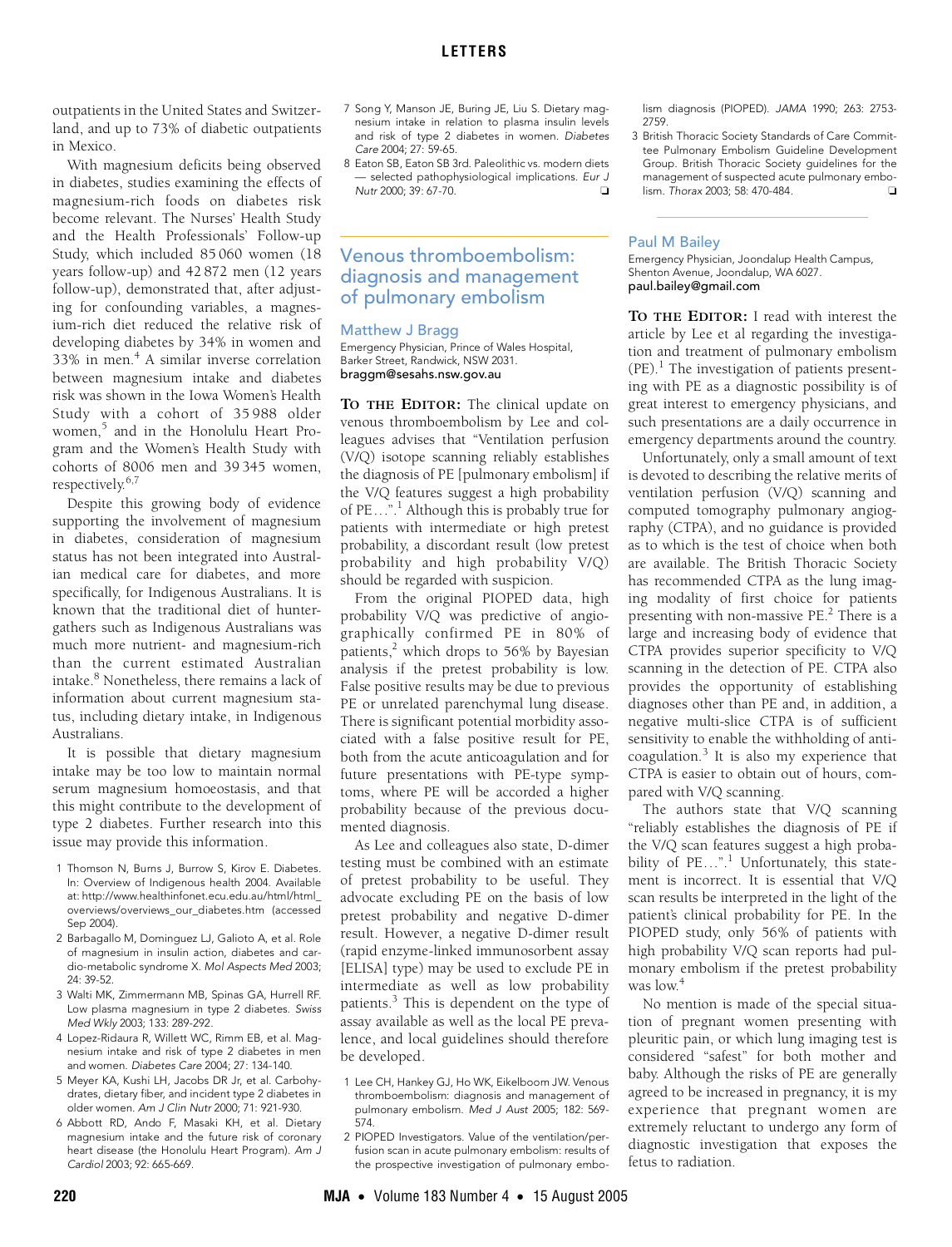<span id="page-4-0"></span>The Wells criteria have been validated for the assessment of PE in emergency department patients only, and provide a means for clinicians with little experience to make an accurate assessment of an individual patient's clinical probability of PE.<sup>[5](#page-4-5)</sup> Once initiated, clinical assessment of the patient with possible PE is straightforward. The key question facing emergency physicians is this: is there a group of patients that have such low probability for PE that no investigation at all is required?

- <span id="page-4-1"></span>1 Lee C, Hankey G, Ho W, Eikelboom J. Venous thromboembolism: diagnosis and management of pulmonary embolism. Med J Aust 2005; 182: 569- 574.
- <span id="page-4-2"></span>2 British Thoracic Society Standards of Care Committee Pulmonary Embolism Guideline Development Group. British Thoracic Society guidelines for the management of suspected acute pulmonary embolism. Thorax 2003; 58: 470-484.
- <span id="page-4-3"></span>3 Perrier A, Roy PM, Sanchez O, et al. Multidetectorrow computed tomography in suspected pulmonary embolism. N Engl J Med 2005; 352: 1760-1768.
- <span id="page-4-4"></span>4 PIOPED Investigators. Value of the ventilation/perfusion scan in acute pulmonary embolism: results of the prospective investigation of pulmonary embolism diagnosis (PIOPED). JAMA 1990; 263: 2753- 2759.
- <span id="page-4-5"></span>5 Wells PS, Anderson DR, Rodger M, et al. Excluding pulmonary embolism at the bedside without diagnostic imaging: management of patients with suspected pulmonary embolism presenting to the emergency department by using a simple clinical model and D-dimer. Ann Intern Med 2001; 135: 98-  $107.$

### John W Eikelboom,\* Graeme J Hankey,† Wai Khoon Ho,‡ Cindy H Lee§

\* Haematologist, Thrombosis Service, McMaster University, HHS General Divison, 237 Barton Street East, Hamilton, ON L8L2X2, Canada; † Neurologist, ‡ Fellow in Haematology, § Senior Registrar in Haematology, Royal Perth Hospital, Perth, WA. eikelbj@mcmaster.ca

*IN REPLY:* Pulmonary embolism (PE) remains a complex diagnosis despite the availability of validated prediction models and D-dimer testing to direct the need for diagnostic imaging.

We agree with Bailey that the ability to exclude the diagnosis of PE on clinical grounds in patients with a low pretest probability is highly desirable. Unfortunately, clinical features lack sensitivity and specificity for the diagnosis of PE, and clinical prediction models, laboratory investigations, and diagnostic imaging are likely to remain an integral part of the clinical work-up.

As suggested by Bragg, it may be possible to simplify the diagnostic approach by using a highly sensitive D-dimer assay, and simplified pretest probability models have been proposed. However, this may come at a cost

of reduced specificity,<sup>1</sup> which leads to unnecessary diagnostic imaging studies and thus limits the clinical utility of these approaches. Further improvements in the diagnostic approach to PE are clearly needed.

There are emerging data demonstrating the accuracy of computed tomography pulmonary angiography (CTPA) for the diagnosis of PE. However, CTPA has limitations (a large contrast load, high radiation dose, and lack of sensitivity of first generation scan-ners for small thrombi<sup>[2](#page-4-7)</sup>), some of which are evident in the recently published validation study referred to by Bailey:<sup>[3](#page-4-8)</sup> 25% of screened patients with suspected PE were not eligible for this study because of renal impairment, a contraindication to CT, or other reasons.

The diagnostic algorithm that we provided in our review suggests that either ventilation perfusion (V/Q) scanning or CTPA can be used for patients with sus-pected PE who require diagnostic imaging,<sup>[2](#page-4-7)</sup> with the choice determined by patient factors and availability.

The diagnosis of PE during pregnancy is challenging because of concerns about radiation exposure and uncertainty about whether CTPA or V/Q delivers more radia-tion to the fetus.<sup>[4](#page-4-9)</sup> Furthermore, clinical decision rules have not been validated in pregnancy. However, recommendations from experts and professional bodies suggest that V/Q scanning can be used in combination with compression ultrasound to establish or exclude the diagnosis of PE during pregnancy in most cases with minimal fetal radiation exposure.[5](#page-4-10)[,6](#page-4-11)

The comments by Bailey and Bragg concerning the interpretation of high probability V/Q scan results highlight the pitfalls of performing diagnostic imaging without considering the patient's pretest probability of PE. Although a high probability V/Q scan is diagnostic in patients with a moderate or high pretest probability of PE (prevalence of disease  $\geq 90\%$ ), the prevalence of disease is only about 50% in those with a low pretest probability.[7](#page-4-12),[8](#page-4-13) Therefore, V/Q scanning should not be performed in patients with a low pretest probability *unless* the D-dimer test is positive. In this situation the algorithm for moderate or high pretest probability should be followed, $2$  and a high probability scan reliably establishes the diagnosis.

<span id="page-4-6"></span>1 Carrier M, Wells PS, Rodgers MA. Excluding pulmonary embolism at the bedside with a low pretest probability and D-dimer: safety and the clinical utility of full methods to assign pretest probability. Thromb Res 2005. In press.

- <span id="page-4-7"></span>2 Lee C, Hankey GJ, Ho W, Eikelboom JW. Venous thromboembolism: diagnosis and management of pulmonary embolism. Med J Aust 2005; 182: 569- 574.
- <span id="page-4-8"></span>3 Perrier A, Roy PM, Sanchez O, et al. Multi-detectorrow computed tomography in suspected pulmonary embolism. N Engl J Med 2005; 352: 1760-1768.
- <span id="page-4-9"></span>4 Winer-Muram HT, Boone JM, Brown HL, et al. Pulmonary embolism in pregnant patients: fetal radiation dose with helical CT. Radiology 2002; 224: 487-492.
- <span id="page-4-10"></span>5 Bates SM, Ginsberg JS. How we manage venous thromboembolism during pregnancy. Blood 2002; 100: 3470-3478.
- <span id="page-4-11"></span>6 ACOG Committee on Obstetric Practice. ACOG Committee Opinion. Number 299, September 2004 (replaces No. 158, September 1995). Guidelines for diagnostic imaging during pregnancy. Obstet Gynecol 2004; 104: 647-651.
- <span id="page-4-12"></span>7 PIOPED Investigators. Value of the ventilation/perfusion scan in acute pulmonary embolism: results of the prospective investigation of pulmonary embolism diagnosis (PIOPED). JAMA 1990; 263: 2753- 2759.
- <span id="page-4-13"></span>8 Hull RD, Hirsh J, Carter CJ, et al. Diagnostic value of ventilation-perfusion lung scanning in patients with suspected pulmonary embolism. Chest 1985; 88: 819-828. ❏

# Screening for venous thrombosis by ultrasonography before hospital discharge after major joint surgery

## Richard F O'Reilly,\* Ian A Burgess,† Bernard Zicat‡

\* Physician, † Radiologist, ‡ Orthopaedic Surgeon, Mater Misericordiae Hospital, Rocklands Road, North Sydney, NSW 2060. roreilly@bigpond.net.au

**TO THE EDITOR:** In a recent editorial, Gallus estimates the cost of doing ultrasonography in all patients after unilateral hip or knee replacement, with further testing in the 9% or 26% of patients, respectively, found to have deep vein thrombosis (DVT), to be about \$200 000 per 1000 patients. $<sup>1</sup>$  We agree.</sup>

He then states, "Many would argue that extended prophylaxis is likely to be the simplest, cheapest and perhaps safest solution".

However, prophylaxis is also expensive. Subcutaneous enoxaparin 40 mg administered daily for 30 days costs \$170, or \$170 000 per 1000 patients.<sup>[2](#page-5-2)</sup>

In our study, we found DVTs in 1086 of 5999 patients  $(18.1\%)$  before discharge,<sup>3</sup> so that extended prophylaxis would involve 81.9% of patients receiving prophylactic doses of anticoagulants, with the risk of unwanted bleeding, despite the absence of DVT on ultrasound at Day 7 postoperatively.

In addition, if an ultrasound scan was not done before discharge, the 18.1% of patients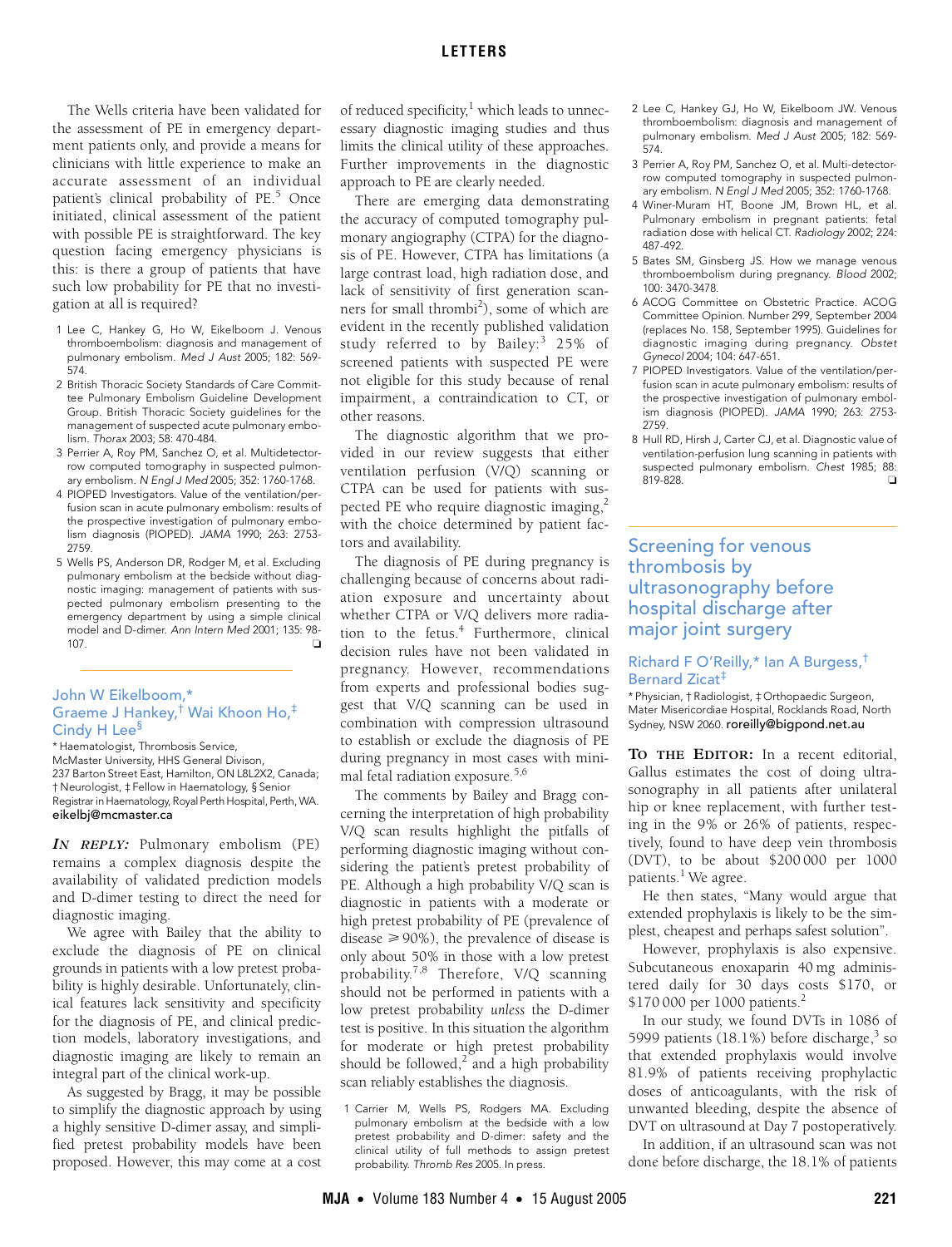<span id="page-5-0"></span>with a DVT would receive only prophylactic (not therapeutic) doses of anticoagulant for their DVT.

We plan a further study to check the prevalence of post-discharge DVT by repeating ultrasonography at 90 days postoperatively in patients without DVT on ultrasound at Day 7. We suspect the prevalence is lower than suggested in the literature, as the data on late presentation of DVTs have been obtained by retrospective study of the number of patients re-admitted to hospital with DVT.

Finally, on the question of whether performing ultrasonography on all patients has clinical benefit, we concur with Gallus when he writes that "Logic suggests it should...".

Competing interests: Richard O'Reilly has received speaker fees and travel assistance to attend meetings from AstraZeneca.

- <span id="page-5-1"></span>1 Gallus A. Screening for venous thrombosis by ultrasonography before hospital discharge after major joint surgery [editorial]. Med J Aust 2005; 182: 149-150.
- <span id="page-5-2"></span>2 Australian Government Department of Health and Ageing. Schedule of pharmaceutical benefits for approved pharmacists and medical practitioners. 1 April 2005. Available at: http://www1.health.gov.au/ pbs (accessed Jul 2005).
- <span id="page-5-3"></span>3 O'Reilly RF, Burgess IA, Zicat B. The prevalence of venous thromboembolism after hip and knee replace-<br>mont surgeny Med 1 Augt 2005: 182: 154-159 ment surgery. Med J Aust 2005; 182; 154-159.

#### Alexander S Gallus

Director, Executive and Administration Section, SouthPath, Level 6, Flinders Medical Centre, Flinders Drive, Bedford Park, SA 5042. alexander.gallus@flinders.edu.au

*IN REPLY*: O'Reilly and colleagues belatedly address the need to consider bleeding risk and costs when choosing between management routines designed to prevent venous thrombosis and pulmonary embolism. Their otherwise valuable article<sup>[1](#page-5-1)</sup> failed to record bleeding rates when patients (almost 17%) with subclinical calf-vein thrombosis were exposed to therapeutic (not prophylactic) anticoagulant dosages. Nor did they evaluate the dollar and manpower costs of their complex management routines.

Present evidence-based international guidelines from the Seventh ACCP (American College of Chest Physicians) Conference on Antithrombotic and Thrombolytic Therapy recommend effective prophylaxis for at least 10 days in all patients having hip or knee replacement, extending to 28–35 days after hip replacement.<sup>[2](#page-5-2)</sup> The ACCP guidelines also recommend against routine use of ultrasound screening because it is "neither clinically effective nor cost effective".<sup>2</sup> This is a Grade 1A recommendation from the ACCP ("Grade 1" implies certainty "that the

benefits do, or do not, outweigh the risks, burdens, and costs"; "Grade A" refers to recommendations based on "randomized clinical trials with consistent results [that] provide evidence with a low likelihood of bias").<sup>3</sup> To reverse this recommendation would require randomised comparisons between routine prophylaxis alone or routine prophylaxis supplemented by screening ultrasonography — powered to permit meaningful measures, in both groups, of thromboembolism rates, bleeding rates and costs. Routinely screening for subclinical thrombosis after major joint surgery should not be done outside suitably designed clinical trials until such evidence is available. The role of logic in medicine is to generate hypotheses, which must then be tested by clinical trial. Unfortunately, evidence derived from uncontrolled cohort studies remains limited to Grade C (based on "observational studies or [on] generalization from one group of patients included in randomized trials to a different, but somewhat similar, group of patients" $)$ .<sup>[3](#page-5-8)</sup>

Competing interests: The author has received consulting fees for participating in clinical trial steering committees (from Sanofi, Bristol-Myers Squibb, Bayer and Organon) and expert committees (from AstraZeneca, Bayer and CSL).

- 1 O'Reilly RF, Burgess IA, Zicat B. The prevalence of venous thromboembolism after hip and knee replacement surgery. Med J Aust 2005; 182: 154-159.
- 2 Geerts WH, Pineo GF, Heit JA, et al. Prevention of venous thromboembolism: the Seventh ACCP Conference on Antithrombotic and Thrombolytic Therapy. Chest 2004; 126 (3 Suppl): 338S-400S.
- <span id="page-5-8"></span>3 Guyatt G, Schunemann HJ, Cook D, et al. Applying the grades of recommendation for antithrombotic and thrombolytic therapy: the Seventh ACCP Conference on Antithrombotic and Thrombolytic Therapy. Chest 2004; 126 (3 Suppl): 179S-187S. □

# Familial hypercholesterolaemia: a look back, a look ahead

#### Ian Hamilton-Craig

Chairman, MEDPED-FH Australia, North Adelaide Heart Centre, 80 Brougham Place, North Adelaide SA 5006. Ihc@sahc.com.au

**TO THE EDITOR:** In their editorial, Burnett and colleagues correctly emphasise the importance and cost-effectiveness of cascade family screening in the early diagnosis of familial hypercholesterolaemia (FH) among relatives of known cases. They point out that Australia does not have "a national program for detecting the vast majority of patients with FH in our community...".<sup>1</sup>

Such an approach has been advocated since the 1980s by the international MEDPED-FH project, initiated in Utah to raise public and professional awareness of the need to detect and treat FH at an early age (MEDPED-FH stands for Make Early Diagnosis to Prevent Early Deaths in Familial Hypercholesterolaemia).<sup>2</sup> Since then, the project has spread to over 30 countries, including Australia, and has over 25 000 patients with FH registered worldwide.<sup>[3](#page-5-6)</sup>

In Australia, the MEDPED-FH program has registered about 700 patients with FH, about 2% of the estimated 33 000 patients overall[.4](#page-5-7) This proportion is similar to registrations in many other countries (including the US). Only the Netherlands, Denmark and Finland, where government-financed screening programs are in place, have higher proportions of registrations, with 10%–50% of patients with FH registered with MEDPED-FH. Also, in these countries, DNA detection of low-density lipoprotein cholesterol receptor gene mutations is used routinely for the diagnosis of FH.

At present in Australia, nurse practitioners are performing FH cascade screening in collaboration with MEDPED-FH physicians in each capital city, supported by Pfizer Australia. Further work on FH is being carried out by Associate Professor David Sullivan and colleagues in Sydney, supported by the Western and Central Sydney Area Health Services.

In addition, the Cardiac Society of Australia and New Zealand has established a working party to investigate cardiac genetic disorders, including FH, and is involved in further education among cardiologists regarding screening, diagnosis and treatment of FH.

But these efforts are not enough. I support Burnett and colleagues in recommending the establishment of a nationwide screening program for FH, and also recommend that DNA diagnosis be incorporated as an essential component. There is a definite cost benefit of early detection and treatment with statins of patients with FH.

- <span id="page-5-4"></span>1 Burnett J, Ravine D, van Bockxmeer FM, Watts GF. Familial hypercholesterolaemia: a look back, a look ahead [editorial]. Med J Aust 2005; 182: 552-553.
- <span id="page-5-5"></span>2 Hamilton-Craig I, for the Australian MED-PED FH Steering Committee. Make early diagnosis, prevent early death from familial hypercholesterolaemia. The MED-PED FH program. Med J Aust 1995; 162: 454-455.
- <span id="page-5-6"></span>3 Williams RR, Hamilton-Craig I, Kostner GM, et al. MED-PED: an integrated national strategy for preventing early deaths. In: Berg K, Boulyjenkov V, Christen Y, editors. Genetic approaches to noncommunicable diseases. Berlin: Springer-Verlag, 1996: 35-45.
- <span id="page-5-7"></span>4 Hamilton-Craig I. Case-finding for familial hypercholesterolemia in the Asia-Pacific region. Semin<br>Vasc Med 2004: 4: 87-92. Vasc Med 2004; 4: 87-92.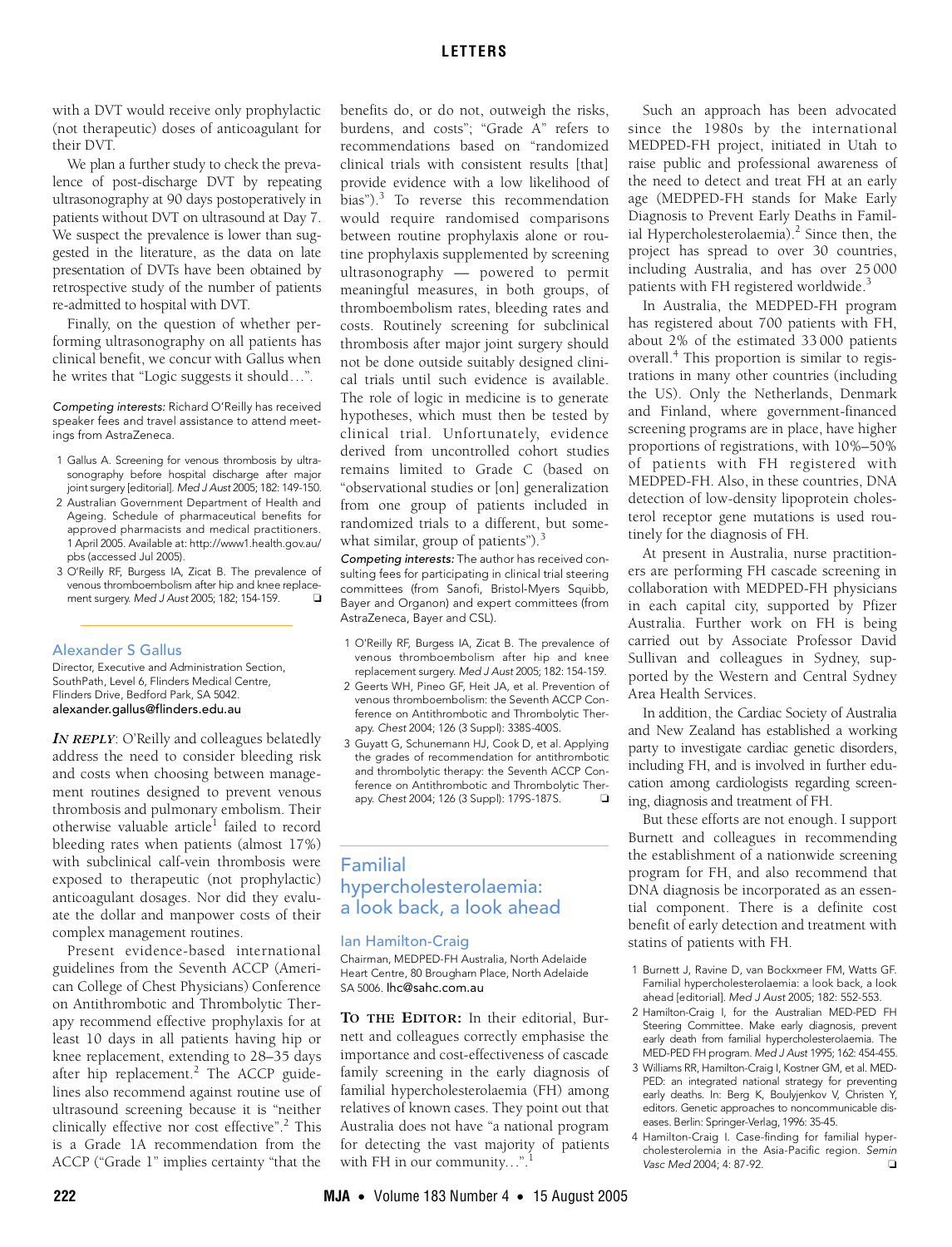### <span id="page-6-0"></span>John R Burnett,\* David Ravine,† Frank M van Bockxmeer,‡ Gerald F Watts§

\* Medical Biochemist, Department of Core Clinical Pathology and Biochemistry [corresponding author]; † Medical Geneticist, Medical Genetics Unit; ‡ Director, Cardiovascular Genetics Laboratory; § Physician, Department of Internal Medicine, Royal Perth Hospital, GPO Box X2213, Perth, WA 6847. john.burnett@health.wa.gov.au

*IN REPLY:* The international MEDPED-FH project has made a major contribution towards introducing family-based cascade screening into the Australian health care system. Although these achievements are important, we agree with Hamilton-Craig's view that they are dwarfed by the magnitude of what now has to be done to deliver to all at-risk relatives the health gains that can be achieved by a proactive program of population screening.

The risk of familial hypercholesterolaemia (FH) for a first-degree relative of an affected index case is 250 times greater than the risk for a member of the general population. The relative cost-efficiency of family-based cascade genetic screening is high, compared with population-wide screening for a domi-nantly inherited disorder.<sup>1[,2](#page-6-6)</sup>

We disagree with Hamilton-Craig that DNA diagnosis is an essential component of an effective screening program. Among FHaffected families, biochemical testing has a sensitivity of 95%, and a specificity of 96%.<sup>[3](#page-3-7)</sup> The additional diagnostic gain from DNA testing in the context of screening relatives at 50% prior risk is marginal, although of use in determining with certainty whether or not a relative has inherited the familyspecific trait.

FH offers a paradigm of best clinical practice for improving health care outcomes for a widening range of "monogenic" disorders with complications that can be avoided or reduced by focused health care provision. The time has come when physicians, cardiologists, paediatricians, biochemists, geneticists, public health physicians, general practitioners and those administering the funding of health care delivery in Australia come together and formulate the changes necessary to allow cascade genetic screening for FH to become part of routine health care.

- <span id="page-6-5"></span>1 Krawczak M, Cooper DN, Schmidtke J. Estimating the efficacy and efficiency of cascade genetic screening. Am J Hum Genet 2001; 69: 361-370.
- <span id="page-6-6"></span>2 Leren TP. Cascade genetic screening for familial hypercholesterolemia. Clin Genet 2004; 66: 483- 487.
- 3 Thorsson B, Sigurdsson G, Gudnason V. Systematic family screening for familial hypercholesterolemia in Iceland. Arterioscler Thromb Vasc Biol 2003; 23: 335-338. ❏

# A picture of Australia's children

#### Caroline F Finch

Director, New South Wales Injury Risk Management Research Centre, University of New South Wales, Level 8, Applied Science Building, Sydney, NSW 2052. c.finch@unsw.edu.au

**TO THE EDITOR:** I am prompted to write to you in response to a recent *MJA* editorial.<sup>[1](#page-6-1)</sup> It amazes me that the health sector in Australia, as I think the editorial did, continues to largely ignore the magnitude of the problem of injury in our children. This is despite clear evidence of the excess ill-health burden that injury places on our children, according to the Australian Institute of Health and Welfare (AIHW) report (the subject of the editorial)<sup>[2](#page-6-2)</sup> and other reports.[3](#page-6-3)[-5](#page-6-4)

Having said this, the editorial did highlight a very pleasing trend — there has been a steady decline in injury deaths in later childhood. Unfortunately, however, this was the only mention of injury in the editorial, and readers could be forgiven for thinking that this is the end of the story: the injury death rate is declining; therefore, we are doing all we can, and injuries are not a major issue. Nothing could be further from the truth. Our children continue to die from road and drowning accidents and will do so until injury prevention is recognised as paramount.

The AIHW report clearly states that the single highest cause of death in children remains injury and poisoning.<sup>2</sup> Accordingly, trauma is the single highest contributor to premature mortality and years of potential life lost of any health condition in Australia. If we don't develop new approaches to reducing the incidence of drownings and road deaths, in particular, we will not see further declines in injury-related death rates, and injury will continue to rate highly as a killer of young people.

Importantly, injuries do not only kill young people — they also hospitalise and maim them. The second most common reason for hospitalisation in Australian children is injury.<sup>2</sup> Unlike injury deaths, there has been no trend in the rate of hospitalisation for injury. Across age groups, there appears to be a shift from fatalities to an increasing number of people with a high lifetime burden of significant disability, including brain and spinal cord damage. Imagine what this does to the quality of life and life expectancy of a child. How many of these children will be able to lead physically active lives?

It is time for the health sector, particularly public health agencies, to properly recognise injury as a critical issue for the ongoing health of Australian children and to formally commit to appropriate preventive actions, commensurate with the priority ranking of childhood injuries.

- <span id="page-6-1"></span>1 Patton GC, Goldfeld SR, Pieris-Caldwell I, et al. A picture of Australia's children [editorial]. Med J Aust 2005; 182: 437-438.
- <span id="page-6-2"></span>2 Australian Institute of Health and Welfare. A picture of Australia's children. Canberra: AIHW, 2005. Available at: http://www.aihw.gov.au/publications/ index.cfm/title/10127/ (accessed Jul 2005).
- <span id="page-6-3"></span>3 Schmertmann M, Finch C, Williamson A. NSW injury profile: a review of injury deaths during 1998-2002. Sydney: NSW Injury Risk Management Research Centre, 2004. Available at: http:// www.irmrc.unsw.edu.au/Publications/centrereports.asp (accessed Jul 2005).
- 4 NSW Child Death Review Team. Annual report January–December 2003. Sydney: NSW Commission for Children and Young People, 2004. Available at: http://www.kids.nsw.gov.au/publications/ cdrt2003.html (accessed Jul 2005).
- <span id="page-6-4"></span>5 Strategic Injury Prevention Partnership (SIPP). The draft national injury prevention plan: 2004 onwards. Canberra: SIPP, 2004. Available at: http:// www.nphp.gov.au/workprog/sipp/documents/ draftnipp\_190804\_000.pdf (accessed Jul 2005). ❏

## George C Patton,\* Sharon R Goldfeld,† Indrani Pieris-Caldwell,‡

Meredith Bryant,§ Graham V Vimpani¶ \* VicHealth Professor of Adolescent Health Research, Centre for Adolescent Health, Murdoch Childrens Research Institute, Flemington Road, Parkville, Melbourne, VIC 3052; † Paediatrician and Research Fellow, Royal Children's Hospital, Melbourne; ‡ Senior Analyst, § Project Officer, Australian Institute of Health and Welfare, Canberra; ¶ Clinical Chair in Paediatrics, University of Newcastle, NSW.

george.patton@rch.org.au

*IN REPLY:* There is little to disagree with in this excellent summary of injury morbidity and mortality in Australian children. How-ever, the principal point of our editorial<sup>[1](#page-7-2)</sup> was to highlight important problems where adequate data are currently unavailable.

The Australian Institute of Health and Welfare report was able to give extensive cover-age to injuries and accidents in children.<sup>[2](#page-7-3)</sup> Indeed, seven indicators specifically addressed aspects of childhood injury, with a range of others (eg, child abuse and neglect, neighbourhood safety) addressing relevant aspects of the family and social context. This emphasis reflected not only the importance of childhood injury, but the extent to which reasonably good data are available.

We agree that, despite some favourable mortality trends, the burden of childhood injury remains high, as are associated health care costs. However, childhood injury is an area where advocacy has translated into action.[3](#page-7-4) One of the reasons for the success of that advocacy has been the availability of